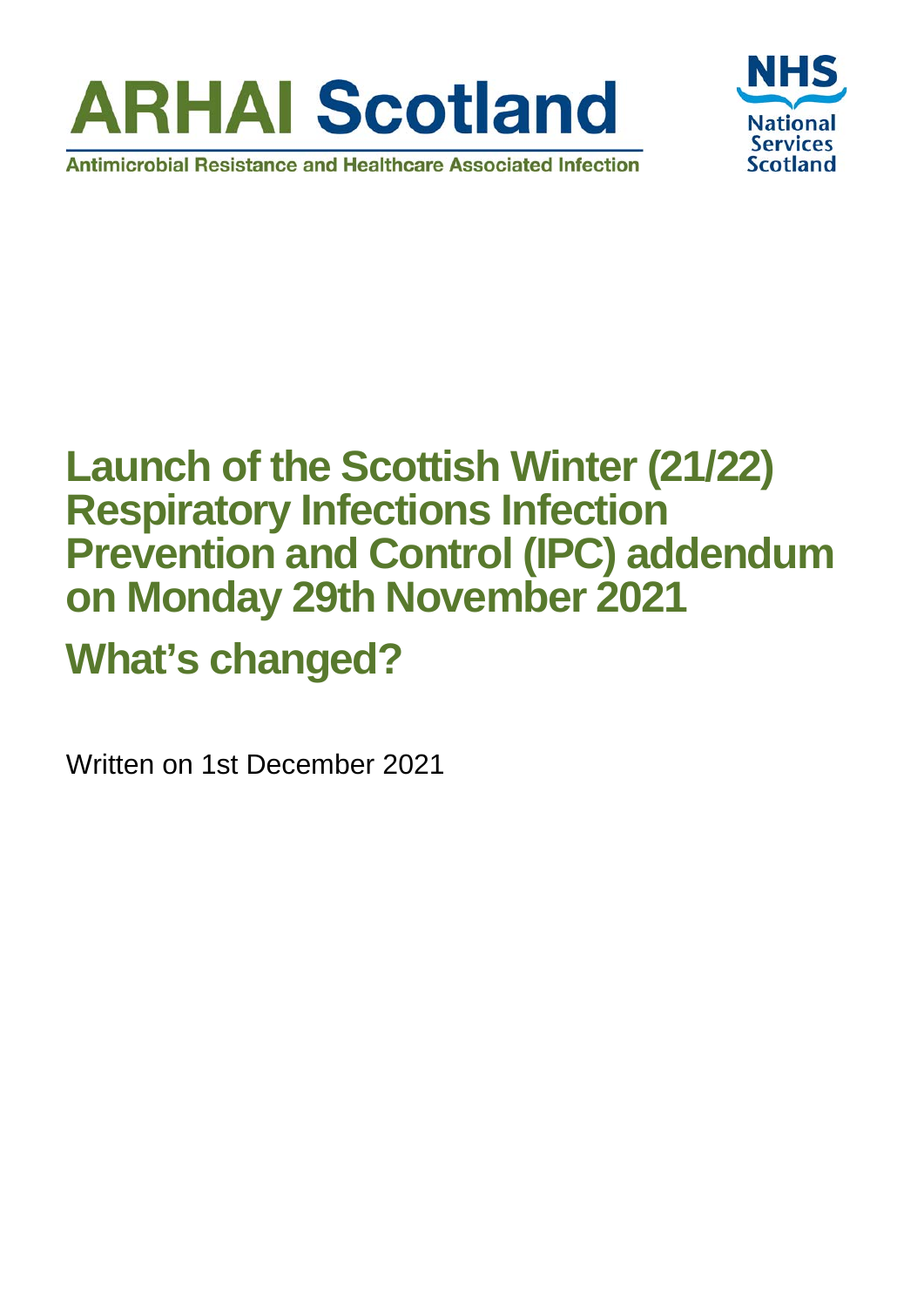#### **Summary of changes in brief**

| <b>Subject</b>                                        | <b>COVID-19 IPC addenda</b>                                                                                | <b>Winter Respiratory Infections IPC</b><br>addenda                                                                                                                                                                                                                                                                                                                                                                                                                                                                  |
|-------------------------------------------------------|------------------------------------------------------------------------------------------------------------|----------------------------------------------------------------------------------------------------------------------------------------------------------------------------------------------------------------------------------------------------------------------------------------------------------------------------------------------------------------------------------------------------------------------------------------------------------------------------------------------------------------------|
| <b>Target pathogen</b>                                | COVID-19                                                                                                   | All respiratory viruses                                                                                                                                                                                                                                                                                                                                                                                                                                                                                              |
| <b>Sector coverage</b>                                | Split into 3 separate<br>addenda aimed at acute,<br>care homes, community                                  | All sectors covered in one<br>document with sector specific detail<br>highlighted where necessary                                                                                                                                                                                                                                                                                                                                                                                                                    |
| <b>COVID-19 case</b><br><u>definitions</u>            | Defined as 'suspected'<br>and 'confirmed'                                                                  | Defined as 'possible', 'probable',<br>'confirmed'                                                                                                                                                                                                                                                                                                                                                                                                                                                                    |
| <b>Screening questions</b>                            | COVID-19 only                                                                                              | COVID-19 with 2 additional<br>questions targeted at all other<br>respiratory viruses                                                                                                                                                                                                                                                                                                                                                                                                                                 |
| <b>Pathways</b>                                       | High risk, medium risk,<br>low risk pathways (aka<br>Red, Amber, green<br>pathways)                        | Respiratory and non-respiratory<br>pathways                                                                                                                                                                                                                                                                                                                                                                                                                                                                          |
| <b>Personal Protective</b><br><b>equipment (PPE)</b>  | High risk pathway<br>required use of apron<br>automatically within 2<br>metres of a patient                | PPE worn as per SICPs and TBPs<br>with exception of FRSMs. Aprons<br>on respiratory pathway are worn for<br>delivery of patient care rather than<br>automatically within 2metres of a<br>service user.                                                                                                                                                                                                                                                                                                               |
| <b>Aerosol Generating</b><br><b>Procedures (AGPs)</b> | Droplet precautions for<br>low risk pathway<br>Airborne precautions for<br>medium and high risk<br>pathway | Airborne precautions for respiratory<br>pathway.<br>Airborne precautions for<br>non-respiratory pathway UNLESS<br>evidence of a negative COVID-19<br>test in preceding 48 hours (not<br>LFD) in which case droplet<br>precautions may be applied<br>Where staff have concerns about<br>potential COVID-19 exposure to<br>themselves during this ongoing<br>COVID-19 pandemic, they may<br>choose to wear an FFP3<br>respirator rather than an FRSM<br>when performing an AGP on any<br>patient provided they are fit |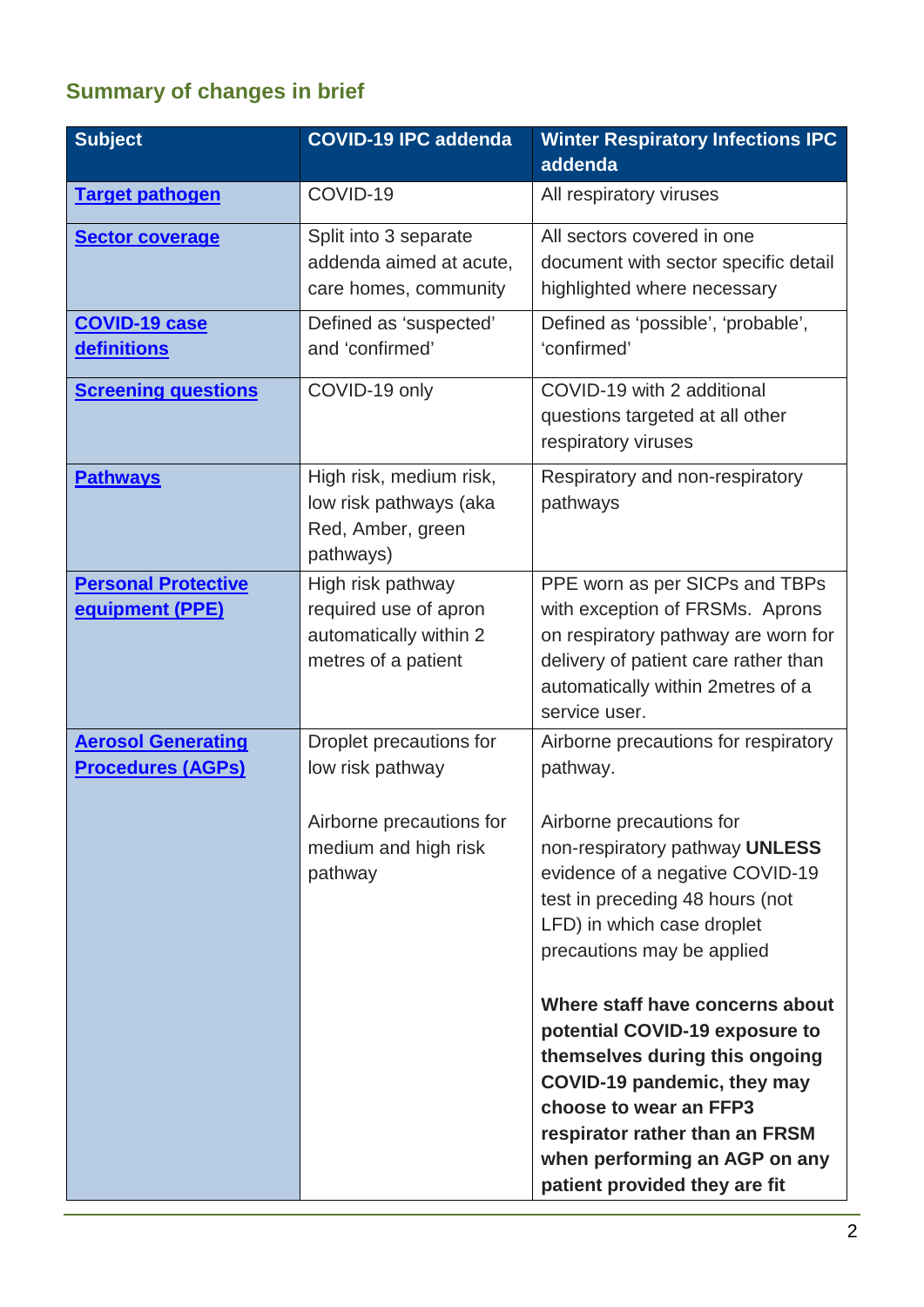| <b>Subject</b>                                 | <b>COVID-19 IPC addenda</b>                                                                                                                                                                                                                                                                         | <b>Winter Respiratory Infections IPC</b><br>addenda                                                                                                                                                                                                                                                                                                                                                                           |
|------------------------------------------------|-----------------------------------------------------------------------------------------------------------------------------------------------------------------------------------------------------------------------------------------------------------------------------------------------------|-------------------------------------------------------------------------------------------------------------------------------------------------------------------------------------------------------------------------------------------------------------------------------------------------------------------------------------------------------------------------------------------------------------------------------|
|                                                |                                                                                                                                                                                                                                                                                                     | tested. This is a personal PPE<br>risk assessment (this remains<br>unchanged from position previously<br>stated in COVID-19 addenda)                                                                                                                                                                                                                                                                                          |
| <b>Pre-elective surgery</b><br><b>guidance</b> | SIGN guideline advised<br>of;<br><b>Patients limiting</b><br>social contact for<br>14 days prior to<br>surgery<br>Respiratory<br>screening<br>questions 3 days<br>before surgery<br>COVID-19 PCR<br>test no more than<br>48 hours before<br>surgery<br>Self isolate from<br>day of COVID-19<br>test | SIGN archived and replaced with;<br>Q&A to support discussion with<br>patients pre operatively around<br>risks associated with COVID-19<br>and post op mortality.<br>An IPC elective surgery principles<br>document outlining IPC measures<br>to reduce risk and noting that there<br>is no longer a need to have a<br>dedicated pathway for these<br>patients. Requirement for PCR test<br>ideally 48 hours prior to surgery |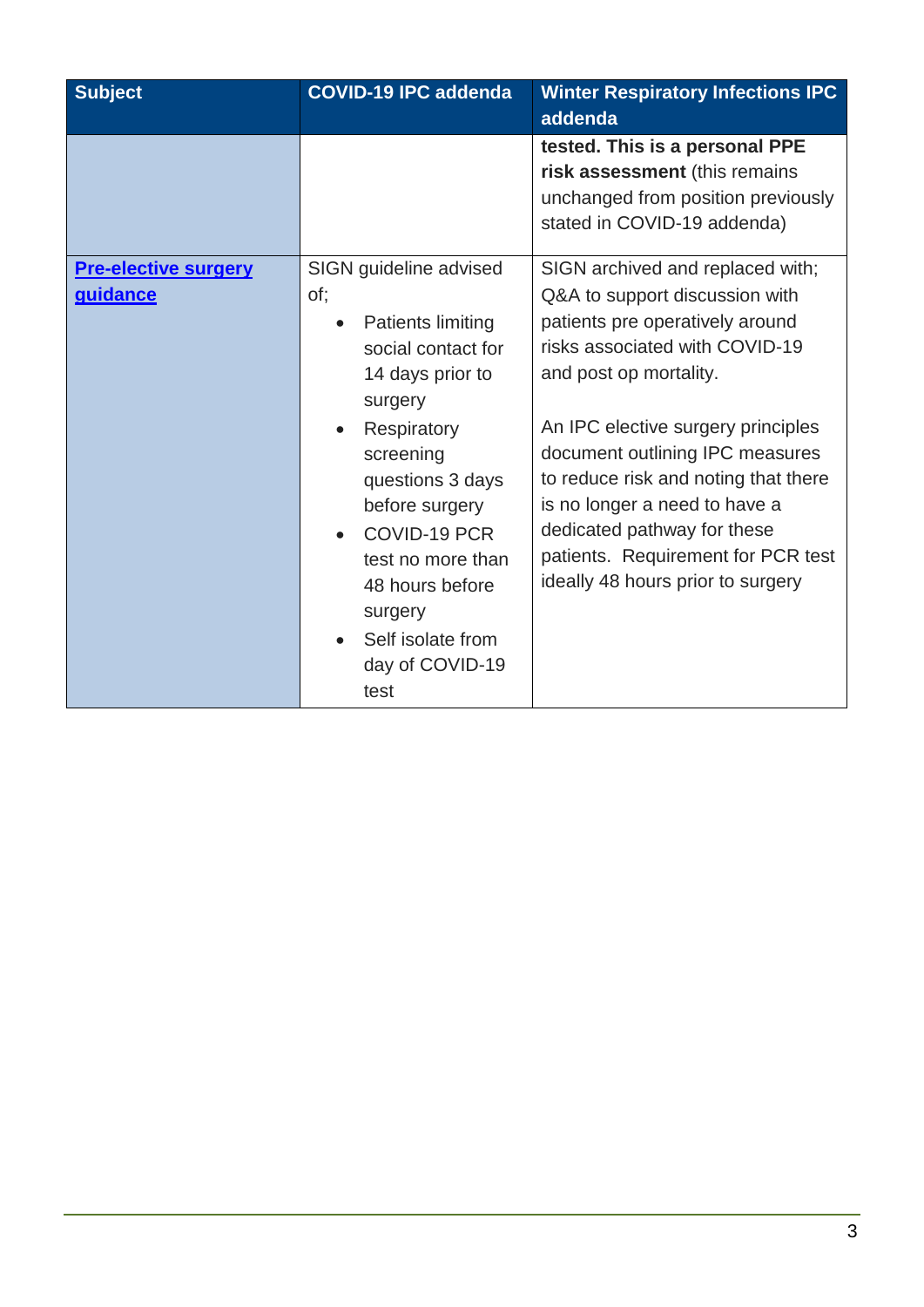### **Description of changes and rationale**

# <span id="page-3-0"></span>**Target pathogen for guidance; a change from COVID-19 focus only to include wider respiratory viruses**

The COVID-19 addenda focused on COVID-19 only and this was appropriate during the COVID-19 pandemic in 2020 and 2021. COVID-19 was the dominating respiratory virus circulating in the community and health and care settings and very low levels of other respiratory viruses were detected.

This winter (21/22) it is expected that other respiratory pathogens are likely to increase in numbers and subsequently our health and care settings will see an increase in service users presenting with respiratory symptoms. The Winter Respiratory Infections IPC addendum provides guidance for health and care settings to support management of an increase in respiratory viruses during the ongoing COVID-19 pandemic whilst promoting the application of IPC precautions more akin to pre pandemic IPC.

The way in which suspected/confirmed respiratory infections are managed is no different to pre pandemic IPC measures; application of Transmission Based Precautions (TBPs) are required in line with the national Infection prevention and control manual (NIPCM) mandated for NHS Scotland since 2012. However, the guidance recognises that the potential for high numbers of respiratory viruses during the ongoing COVID-19 pandemic is challenging mainly due to the inability to know the pathogen causing the symptoms at the outset and therefore the most appropriate placement

## <span id="page-3-1"></span>**Sector coverage; a change from 3 separate COVID-19 addenda to 1 single sector wide addenda for winter respiratory infections.**

The COVID-19 addenda were split into 3 separate sector specific pieces of guidance; acute, care home and community settings. This helped address the operational differences in each of the sectors during the COVID-19 pandemic.

The Winter Respiratory Infections IPC addendum is written for all health and social care sectors as a single document which helps prevent misalignment and helps promotes standardisation of IPC practice across all sectors – this does not mean that all controls can be applied in the same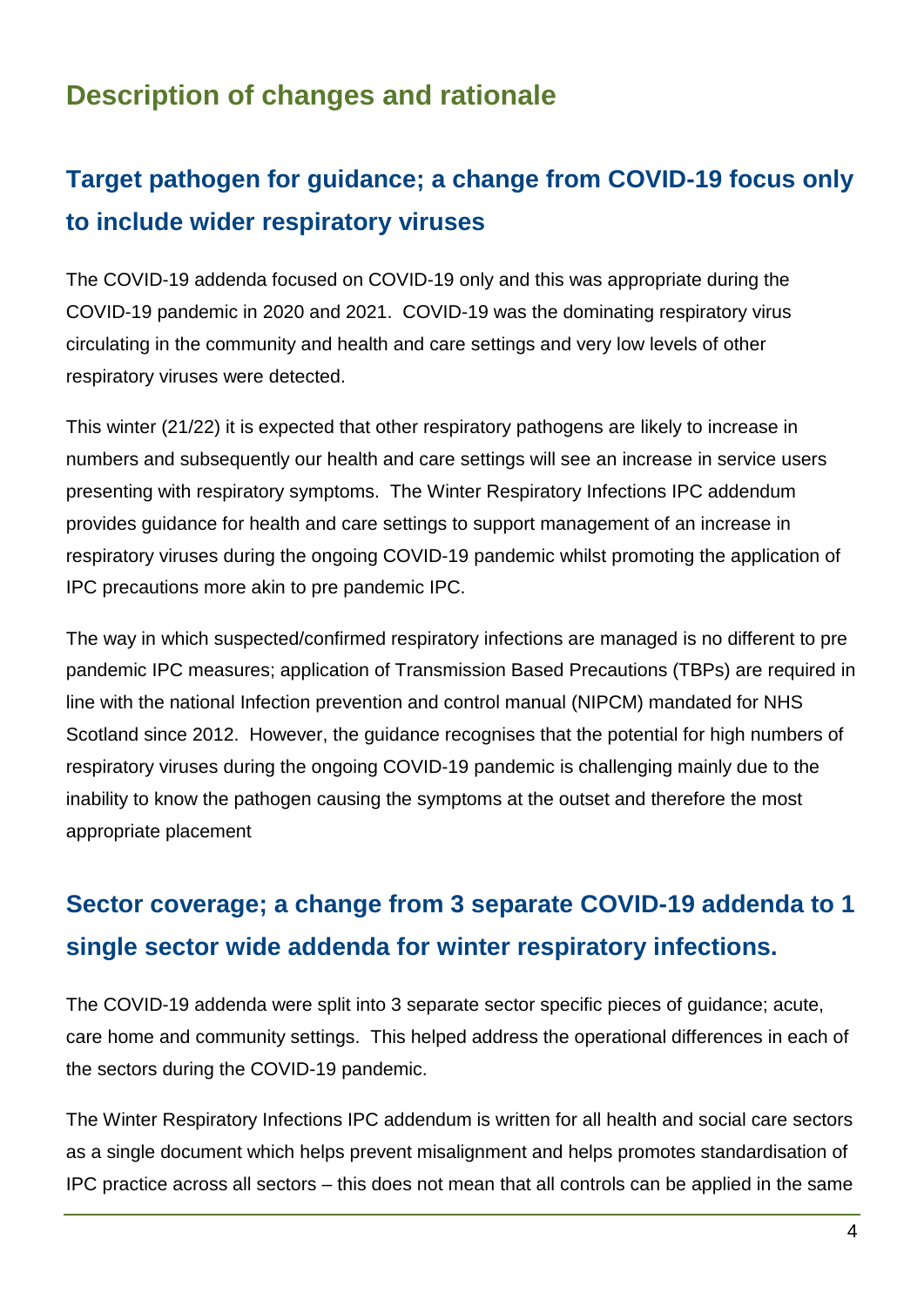way in all sectors. Different sectors need to consider how they best implement the guidance to reduce the risk of transmitting COVID-19 and other respiratory viruses.

#### <span id="page-4-0"></span>**COVID-19 case definitions; a change in terminology**

There is a change to the COVID-19 case definition which sees a move from 'suspected' and 'confirmed' cases of COVID-19 to 'confirmed', 'probable' and 'possible' cases of COVID-19. COVID-19 case definitions are determined by the UK public health organisations and this change ensures alignment with public health guidance. There is no change to the symptoms associated with case definitions for COVID-19. Beyond recommending a confirmatory PCR for probable and possible cases, from an IPC management perspective, there is no difference between how a possible, probable or a confirmed case of COVID-19 is to be managed.

## <span id="page-4-1"></span>**Screening questions; addition of screening questions to help detect other respiratory viruses beyond COVID-19**

In addition to the COVID-19 screening questions which were included in the COVID-19 addenda, 2 further questions have been added to enable detection of wider respiratory viruses and subsequent patient placement to reduce transmission risk in health and care settings.

It should be noted that the NIPCM has always advocated assessment of infection risk on arrival at a care area – this aligns to standard Infection Prevention and Control Precautions (SICPs).

# <span id="page-4-2"></span>**Pathways; a move from 3 COVID-19 pathways to a respiratory and non-respiratory pathway**

The 3 COVID-19 pathways were created to allow separation of service users determined by their risk of incubating or acquiring COVID-19. This was appropriate during the COVID-19 pandemic when COVID-19 was the dominating virus both within the community and health and care settings.

The Winter Respiratory infections IPC guidance moves back towards patient placement more akin to pre pandemic IPC; that is application of transmission based precautions (TBPs) on the respiratory pathway and application of Standard Infection Prevention and Control Precautions (SICPs) on the non-respiratory pathway (with the exception of AGPs – see AGP section below).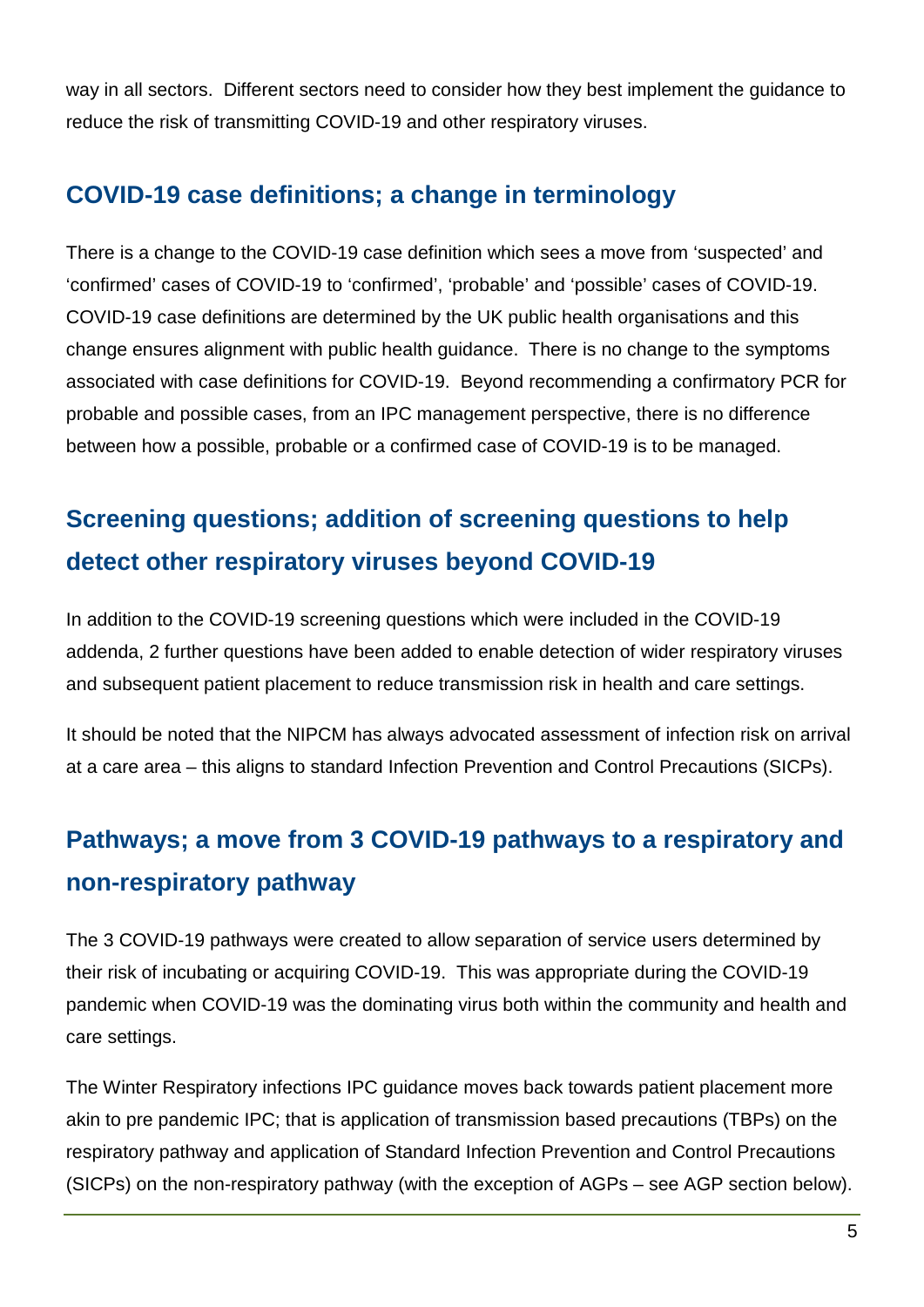Generally, those on the respiratory pathway are the same service user group who would have been placed on the COVID-19 high risk (red) pathway with the addition of service users who present symptomatic of other respiratory viruses. Within the respiratory pathway, placement in cohorts will be determined by respiratory screening questions, rapid point of care testing (where available) and PCR testing.

Those on the non-respiratory pathway are patients who do not present a risk of having a respiratory virus. This would have previously been both the medium (amber) and low risk (green) COVID-19 pathways combined. These patients are still tested for COVID-19 on admission and on day 5 as a further mitigation measure to reduce exposure risk in the nonrespiratory pathway. To try to further reduce risk for patients attending for elective surgery, testing is required prior to admission and advice provided to the patient detailing ways in which they may reduce their COVID-19 risk further prior to admission.

# <span id="page-5-0"></span>**Personal Protective Equipment (PPE); clarity of what PPE to wear and when**

At the outset of the pandemic, full PPE was required when within 2 metres of all service users, regardless of their COVID-19 status. This resulted in over use and inappropriate use of PPE which can lead to unintentional transmission of infection. In October 2020, Scotland updated guidance to reflect the need for appropriate PPE use during direct care delivery rather than automatically within 2m range of the service user. The only exception to this is the use of fluid resistant surgical masks (FRSMs) which, as part of pandemic measures, should be worn within 2 metres of a service user and as per extended use of face masks and face coverings policy.

The Winter Respiratory Infections IPC guidance reinforces the key principles that are requirements for safe use of PPE in line with SICPs and TBPs as laid out in the NIPCM.

# <span id="page-5-1"></span>**Aerosol Generating Procedures (AGPs); ability to de-escalate from airborne precautions to droplet precautions with evidence of COVID-19 test**

Pre pandemic, airborne precautions were required when undertaking an AGP on any service user with a suspected or confirmed infection spread wholly or partly by the airborne or droplet route.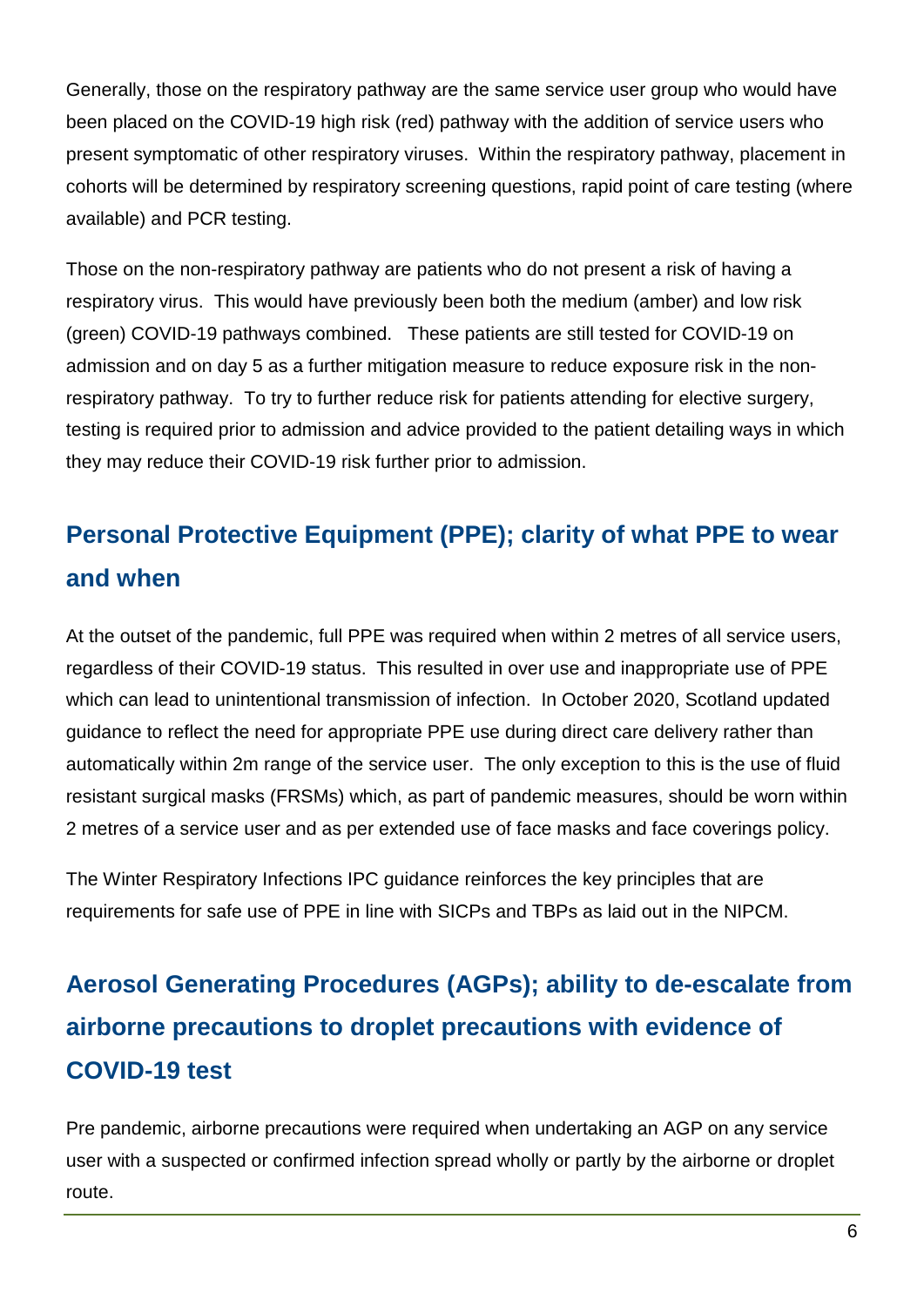The COVID-19 addenda required airborne precautions to be applied when undertaking an AGP on a service user on the high risk (red) pathway recognising their suspected or confirmed COVID-19 status. The same applied to the Medium risk (Amber) pathway and whilst these patients were neither suspected or confirmed COVID-19, this precautionary approach was adopted recognising the prevalence of asymptomatic COVID-19 carriage when patients who had no symptoms of the virus could still transmit via the airborne route as a direct result of the AGP being undertaken. Whilst COVID-19 prevalence in the community remains high, this precautionary approach has been taken forward into the Winter Respiratory Infection IPC addendum for all patients on the non-respiratory pathway in addition to the respiratory pathway. A further supporting factor for this precautionary approach is the nosocomial COVID-19 data collected in Scotland. This evidences a high number of asymptomatic cases amongst inpatient COVID-19 clusters who are negative on day of admission but later go on to test COVID-19 positive. The winter Respiratory Infection IPC addendum advises that airborne precautions on the non-respiratory pathway may be de-escalated to droplet precautions during an AGP if there is evidence of a negative COVID-19 test within the 48 hours preceding the AGP. Lateral Flow Devices (LFDs) cannot be used for this purpose. **Where staff have concerns about potential COVID-19 exposure to themselves during this ongoing COVID-19 pandemic, they may choose to wear an FFP3 respirator rather than an FRSM when performing an AGP on any patient provided they are fit tested. This is a personal PPE risk assessment** (this remains unchanged from position previously stated in COVID-19 addenda)

Post AGP Fallow Times are still required when airborne precautions are applied during AGPs.

### <span id="page-6-0"></span>**Pre-elective surgery guidance; a move form explicit guidance to an informed conversation with patients about risk reduction.**

The COVID-19 addenda referred readers to the SIGN guideline for the post operative risk reduction for elective surgery patients. The SIGN guideline was developed by the COVID-19 clinical cell and required patients to minimise social contacts in the 14 days prior to surgery, undertake a PCR test 48hours prior to surgery and self isolate from the point of undertaking the test. The purpose of this was not related to IPC but to reduce post-operative mortality risk associated with the acquisition of COVID-19. The evidence informing the SIGN guideline was limited and as such the clinical cell reviewed their approach to this to align with the launch of the Winter Respiratory Infections IPC addendum. As such, the SIGN guideline has now been archived and replaced with a Q&A guide supporting surgical teams to discuss with individual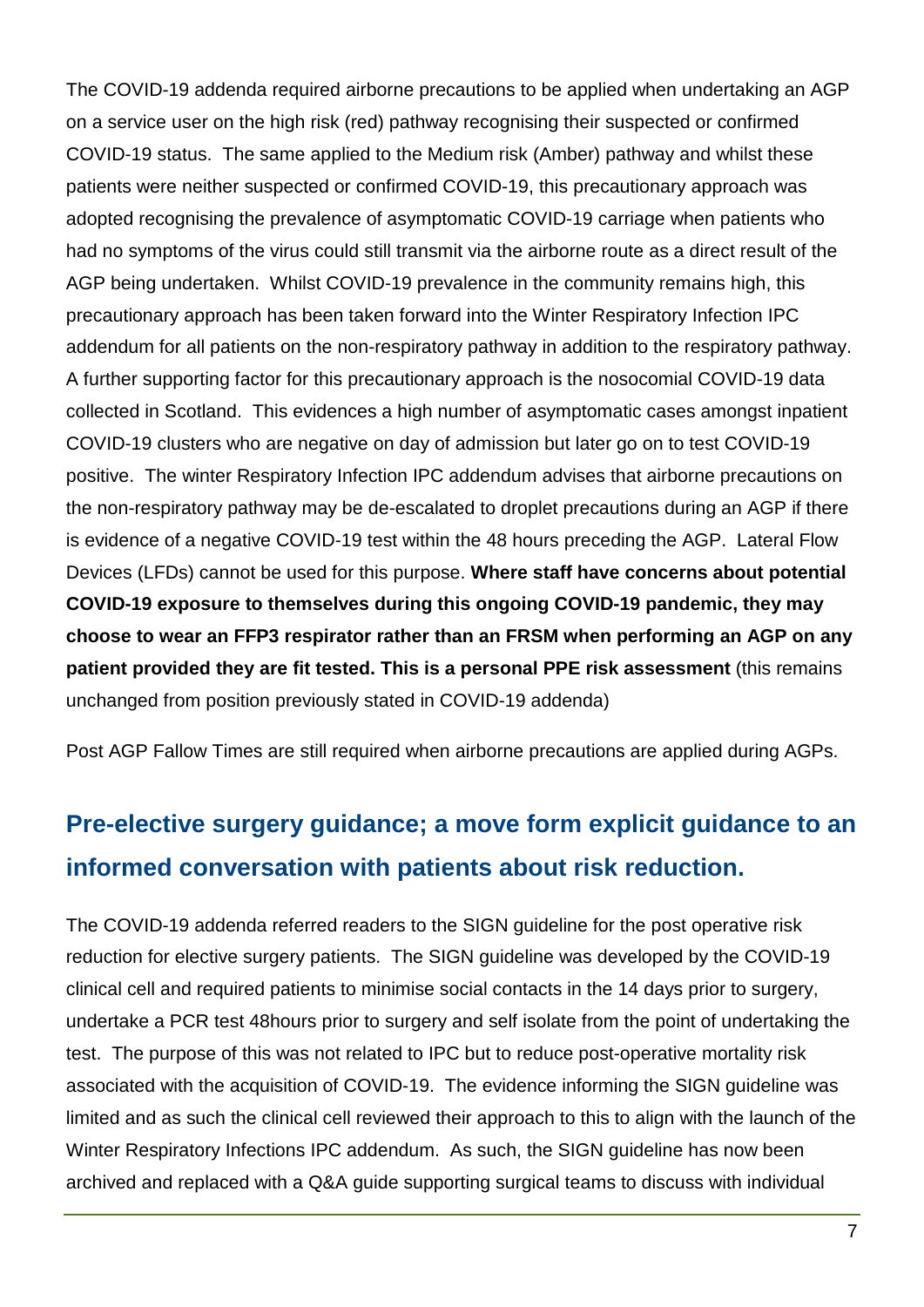patients the risk associated with COVID-19 acquisition and post-op recovery whilst taking account of individual patient underlying health conditions and planned surgery. This places the onus on the patient to take risk reduction measures having been fully informed of the potential risk should they choose not to. These patients are still required to undergo a PCR test ideally within 48 hours of the surgical procedure.

### **What has not changed?**

### **Physical distancing**

Physical distancing requirements in health and social care settings are unchanged as we move from the COVID-19 addenda to the Winter Respiratory Infection IPC addenda. Instead of being included in the main addenda, [physical distancing is now included as Appendix 18](https://www.nipcm.hps.scot.nhs.uk/appendices/appendix-18-physical-distancing-in-health-and-care-settings-a-pandemic-measure-deployed-in-2020-during-the-covid-19-pandemic/) within the NIPCM.

#### **Hierarchy of controls**

The hierarchy of controls laid out in the COVID-19 addenda remain unchanged in the Winter Respiratory Infections IPC addenda although some additional suggestions have been made to help different sectors within health and social care sectors consider how they can best reduce risk in their settings.

#### **Principles of Standard Infection Control Precautions (SICPs)**

Principles of standard infection control precautions (SICPs) including;

- patient placement,
- hand hygiene,
- respiratory etiquette,
- management of care equipment,
- management of care environment,
- management of blood and body fluids,
- personal protective equipment
- safe management of linen,